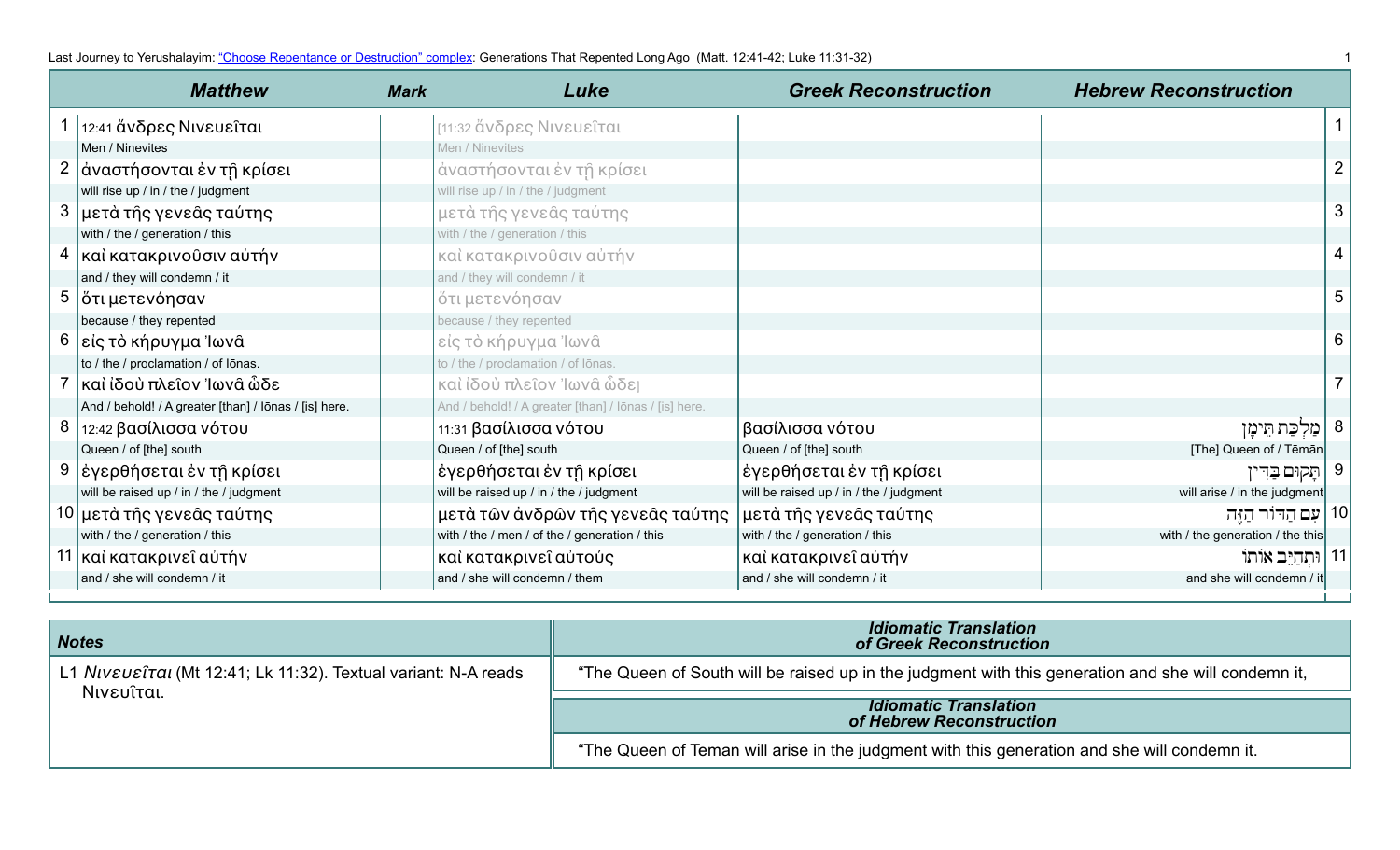| <b>Matthew</b>                                          | <b>Mark</b> | Luke                                                    | <b>Greek Reconstruction</b>                             | <b>Hebrew Reconstruction</b>                                                 |    |
|---------------------------------------------------------|-------------|---------------------------------------------------------|---------------------------------------------------------|------------------------------------------------------------------------------|----|
| 12 ότι ἦλθεν ἐκ τῶν περάτων τῆς γῆς                     |             | ὄτι ἦλθεν ἐκ τῶν περάτων τῆς γῆς                        | ὅτι ἦλθεν ἐκ τῶν περάτων τῆς γῆς                        | אָהִיא בָּאָה מִקְצֵה הָאָרֶץ $\mid$ 12                                      |    |
| because / she came / from / the / ends / of the / earth |             | because / she came / from / the / ends / of the / earth | because / she came / from / the / ends / of the / earth | because she / came / from [the] end of / the earth                           |    |
| 13 άκοῦσαι τὴν σοφίαν Σολομῶνος                         |             | άκοῦσαι τὴν σοφίαν Σολομῶνος                            | ἀκοῦσαι τὴν σοφίαν Σολομῶνος                            | 13   לִשְׁמֹעַ אֵת חָכְמַת שְׁלֹמֹה                                          |    |
| to hear / the / wisdom / of Solomon.                    |             | to hear / the / wisdom / of Solomon.                    | to hear / the / wisdom / of Solomon.                    | to hear / [dir. obj.] / [the] wisdom of / Sh <sup>e</sup> lomoh.             |    |
| 14 καὶ ἰδοὺ πλεῖον Σολομῶνος ὧδε                        |             | καὶ ἰδοὺ πλεῖον Σολομῶνος ὧδε                           | καὶ ἰδοὺ πλεῖον Σολομῶνος ὧδε                           | 14   וַהֲרֵי וְיֵשׁ] גַּרוֹל מִשָּׁלֹמֹה כַּן                                |    |
| And / behold! / A greater [than] / Solomon / [is] here. |             | And / behold! / A greater [than] / Solomon / [is] here. | And / behold! / A greater [than] / Solomon / [is] here. | And behold! / [There is] / a greater / than<br>Sh <sup>e</sup> lomoh / here. |    |
| 15 [12:41 ἄνδρες Νινευεῖται                             |             | 11:32 ἄνδρες Νινευεῖται                                 | ἄνδρες Νινευεῖται                                       | 15   אַנִשֵׁי נִינֵוְה                                                       |    |
| Men / Ninevites                                         |             | Men / Ninevites                                         | Men / Ninevites                                         | [The] people of / Nin <sup>e</sup> veh                                       |    |
| 16 αναστήσονται έν τη κρίσει                            |             | άναστήσονται έν τῆ κρίσει                               | άναστήσονται έν τῆ κρίσει                               | יָקוּמוּ בַּדִין                                                             | 16 |
| will rise up / in / the / judgment                      |             | will rise up / in / the / judgment                      | will rise up / in / the / judgment                      | will arise / in the judgment                                                 |    |
| 17 μετά τής γενεάς ταύτης                               |             | μετά τῆς γενεᾶς ταύτης                                  | μετά τῆς γενεᾶς ταύτης                                  | עִם הַדוֹר הַזֶּה                                                            |    |
| with / the / generation / this                          |             | with / the / generation / this                          | with / the / generation / this                          | with / the generation / the this                                             |    |
| 18 καὶ κατακρινοῦσιν αὐτήν                              |             | καὶ κατακρινοῦσιν αὐτήν                                 | καὶ κατακρινοῦσιν αὐτήν                                 | 18 וִיחַיִּבוּ אוֹתוֹ                                                        |    |
| and / they will condemn / it                            |             | and / they will condemn / it                            | and / they will condemn / it                            | and they will condemn / it                                                   |    |
| 19 ότι μετενόησαν                                       |             | ὄτι μετενόησαν                                          | ὄτι μετενόησαν                                          | שהם עשו תשובה                                                                |    |
| because / they repented                                 |             | because / they repented                                 | because / they repented                                 | because they / did / repentance                                              |    |

| <b>Notes</b>                                                                  | <b>Idiomatic Translation</b><br>of Greek Reconstruction                                                                                                                                                                                                |
|-------------------------------------------------------------------------------|--------------------------------------------------------------------------------------------------------------------------------------------------------------------------------------------------------------------------------------------------------|
| L15 Niveusital (Mt 12:41; Lk 11:32). Textual variant: N-A reads<br>Νινευΐται. | for she came from the ends of the earth to hear Solomon's wisdom. And behold! A thing greater than<br>Solomon is here.<br>"The Ninevite men will rise up in the judgement with this generation and they will condem it, for they<br>repented           |
|                                                                               | <b>Idiomatic Translation</b><br>of Hebrew Reconstruction                                                                                                                                                                                               |
|                                                                               | For she came from the end of the earth to hear Shlomoh's wisdom. And behold! There is something<br>greater than Shlomoh here.<br>"The people of Nineveh will arise in the judgment with this generation and they will condemn it. For they<br>repented |